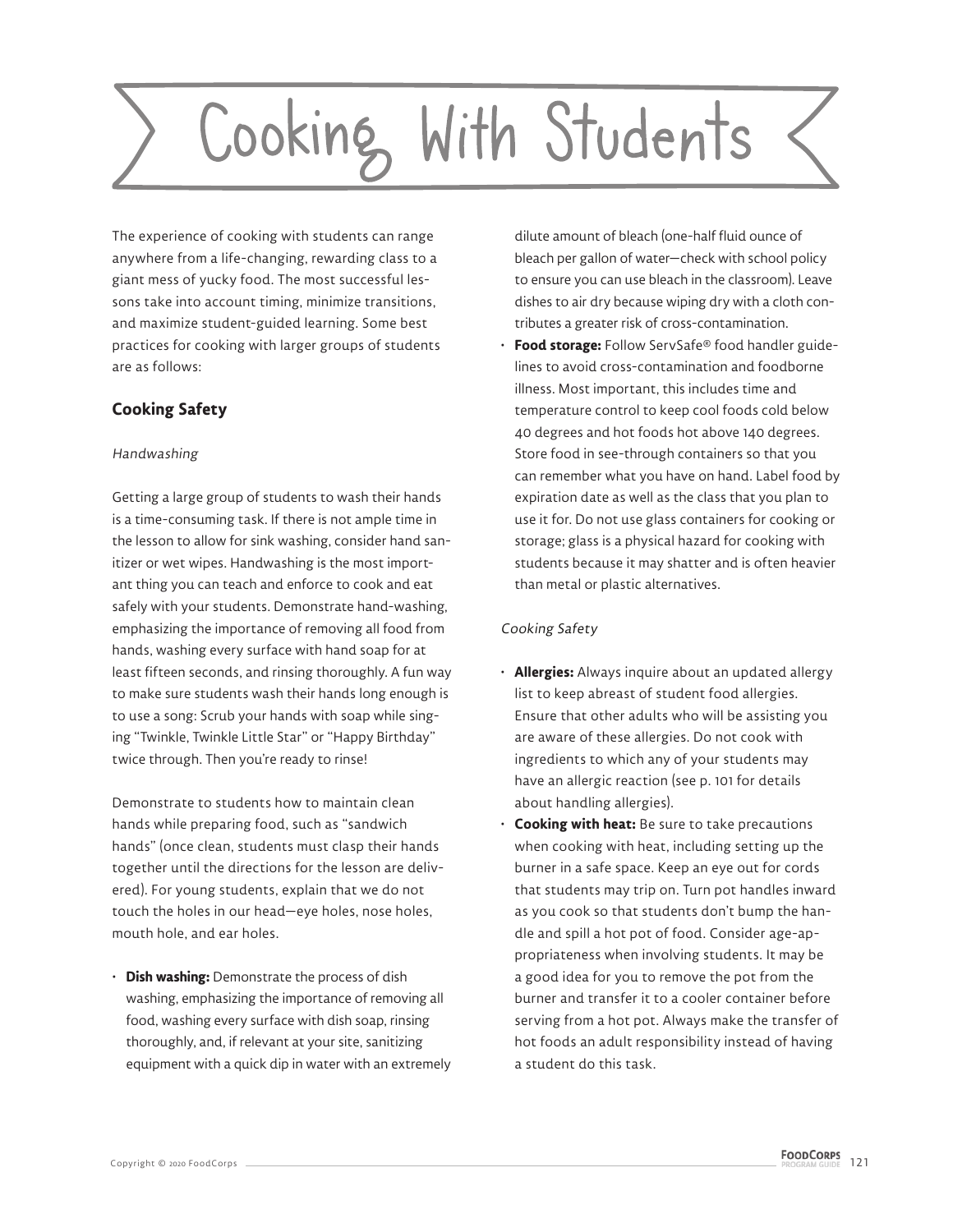- **Aprons:** Encourage students to wear an apron when possible; this will help protect skin and clothes from spilled hot water or splattered oil.
- **Knives:** If students are using knives, consider doing a skill assessment to see how well they know how to use them before you start your lesson. Always consider the skill level of the group and age appropriateness of what you are asking students to do. Also consider class size and your ability to monitor each student and provide feedback and advice. Children are often capable of more than we give them credit for, and they can only learn a skill by trying it! However, safety is the top priority when using knives with students.

### Knife safety rules

- 1. Keep the tip of the knife on the cutting board.
- 2. Go slow and stay low.
- 3. Make a bear claw with the hand holding the food.
- 4. Stay focused with your eyes on the job!
- 5. When you are finished using a knife, place it in a Dirty-Knife Bucket, or lay it on your cutting board, aiming the tip away from yourself.
- 6. To give a knife to someone else, put it down and ask them to pick it up.

NOTE: Keep knives in a container apart from other kitchen tools with a lid that snaps shut. It's also good practice to count your knives before and after a lesson as an extra safety precaution. Knife Safety Tips

- **Knife safety demo:** Show students the chart of rules and go over each one. Create a gesture for each rule that students can mimic. For example, have them growl like a bear when they make their bear claw, or bug out their eyes when you talk about staying focused. Unless you are working with round tipped knives, dull knives are more dangerous than sharp knives. Consider if the knife type and sharpness are proper for the lesson.
- **Knife demonstration:** Model how to cut each vegetable students will be working with. Ideally the cutting surface is waist high. Students should be able to clearly see what they are cutting. Be sure to

go slowly and exaggerate and highlight the proper techniques you wish to see from them. Emphasize a solid hold on whatever is being cut, consider the thickness of the food, and demonstrate the appropriate size piece that you are aiming for. Say things like, See how I keep the tip on the cutting board the whole time, and I just rock the knife back and forth. See where my other hand is when I'm cutting. If your classroom has a document camera, project your demonstration so all students can easily see. Put your finished samples into small bowls, and give them to students for comparison when they're cutting.

**• Safety monitors:** Distribute trays to groups of students. Assign students pairs, and explain that each pair will have a chopper and a safety monitor, and they will be trading off halfway through. Say, It is the job of the safety monitor to make sure that knife safety guidelines we discussed are being followed. Then pass around knives individually. If you have other adults present, designate each to supervise one or two groups. Circulate through the room, guiding students to be safe and use proper technique. Give students a two-minute warning; when time is up, collect all knives, and have students clean their spaces.

### Recommended Resources

- Garden to Cafeteria Policies and Protocols by Life Lab
- ServSafe® Certificate Course
- Institute of Child Nutrition Food Safety Resources
- Emergency Contacts and Accident Procedures in the *FoodCorps Handbook*

# **Cooking With Students Basics**

### Minimizing Mess

One trick to creating less of a mess during a lesson is to pass out small amounts of food and ingredients. It seems simplistic, but a large part of the waste after a large class is excess ingredients and wasted food. Students can share tools, and not everyone in the class needs to be doing the same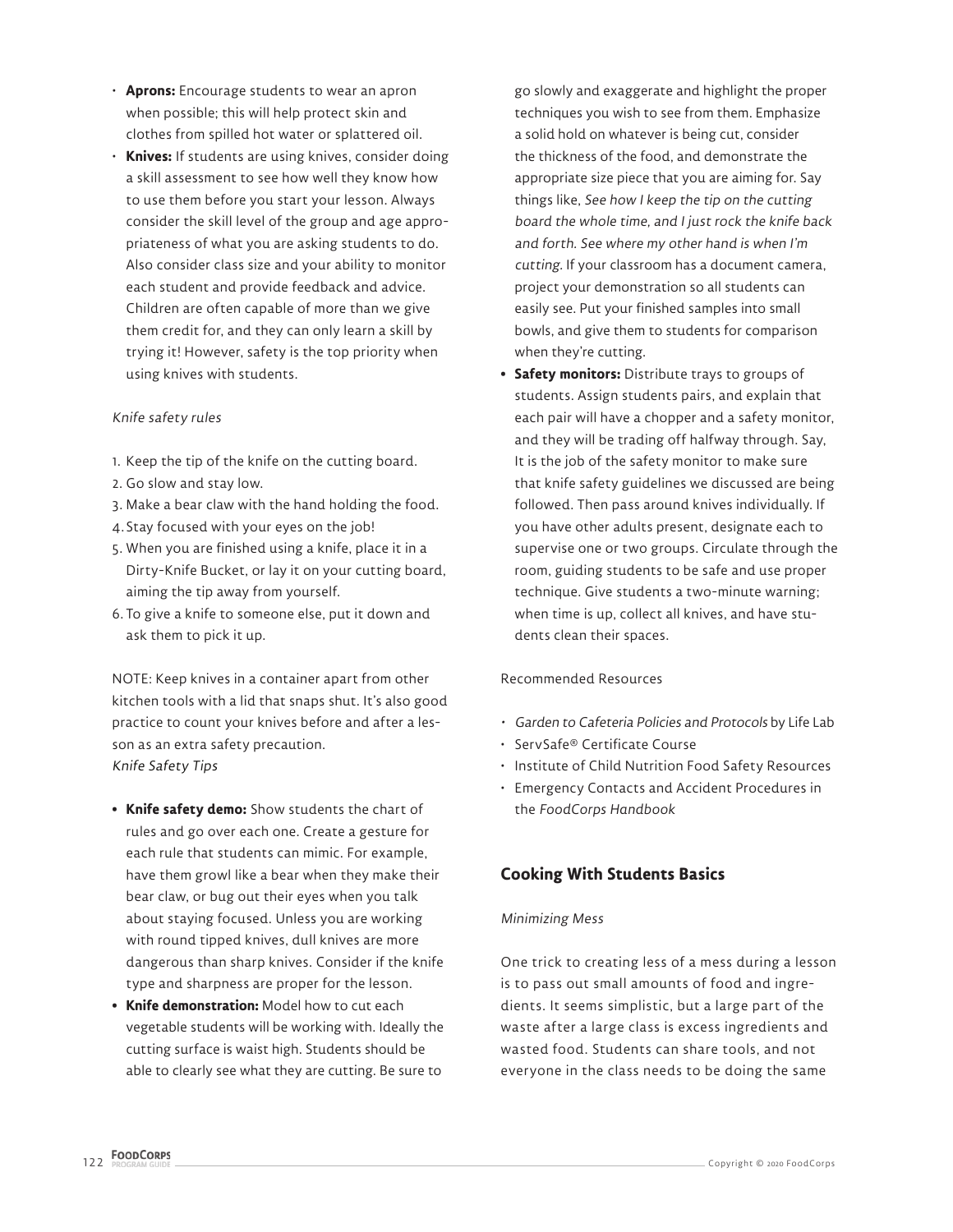task (i.e., not everyone needs to use knives; different tools can be allocated to different groups). Keep reusable dish towels or paper towels on hand to wipe down tools and equipment like bowls and pans before taking them to a sink. With a large group of students, assign "materials management" roles—these students will be the only ones who pass out materials and help clean up as you go (great for the wiggly ones who can't stay in their seats!). When preparing recipes with small tastes, always try to scale down materials (i.e., napkins or wax-paper pieces instead of plates and paper sample cups for a utensil-free bite of food).

### Managing a Group

The expectations for a large group of students are different from those of a small group of ten to fifteen. First, all students will not do every task; instead, divide and conquer. Split into teams or pairs to learn new skills or execute multiple parts of a recipe. When planning for a larger group, think of a recipe that will provide enough roles for everyone, and each role should take about the same amount of time. At the beginning of class, introduce a clear signal for getting everyone's attention—ringing a bell or a call and response—so that voice-raising is minimal. Address misbehaviors immediately with a no-nonsense tone and appropriate consequences, ideally based on existing classroom expectations. Positively reinforce excellent behavior loudly and often.

### Making Cleanup Easy

Make cleanup easy by breaking your class into weekly rotations and assigning each group age-appropriate tasks that emphasize cleanup as a fun group activity! The "sweepers" can sweep the floor, the "washers" can wash dishes, the "dryers" can dry dishes, and the "trash crew" can dispose of waste or recycle. Make sure to build enough time into your lesson plan to allow for cleanup to be part of the activity.

# **Sourcing Food**

When working with a small budget, sourcing food requires a bit of creativity and imagination. Consider exploring the following sources:

- Donations and/or gleaning: It is important to prioritize paying farmers for the fresh foods they can provide for your programming, if possible. However, local farms and gardens may have produce "seconds" that they offer at a reduced rate or offer opportunities to glean produce from their fields for your classes.
- Cafeteria: Your cafeteria may have leftovers that are salvageable for your recipes. Make sure to check expiration dates, and store your leftovers appropriately to follow ServSafe® safety protocol!
- Check with your food service director to see if your school participates in the USDA Fresh Fruit and Vegetable Program. This program provides funding for fresh fruit and vegetables to be served outside the National School Lunch Program and School Breakfast Program meal service times such as for snacks, demonstrations, and education (with some restrictions). If your school is participating, it submitted an application that includes an implementation plan you should inquire about and refer to in planning to connect with this program.

# **Considering Students' Access to Food**

Before introducing a new food to your students, consider the following questions:

- 1. Can students or caregivers access the food fairly easily on foot, by public transportation, or with a short car ride?
- 2. Can students' caregivers adapt the food into existing recipes and meals they create at home?
- 3. How will recipes you share with students be shared with caregivers or families?
- 4. Is the food accessible in canned or frozen form? Both of these options can be considerably more affordable.
- 5. Can the food round out a meal and provide dense nutrition for an affordable cost?